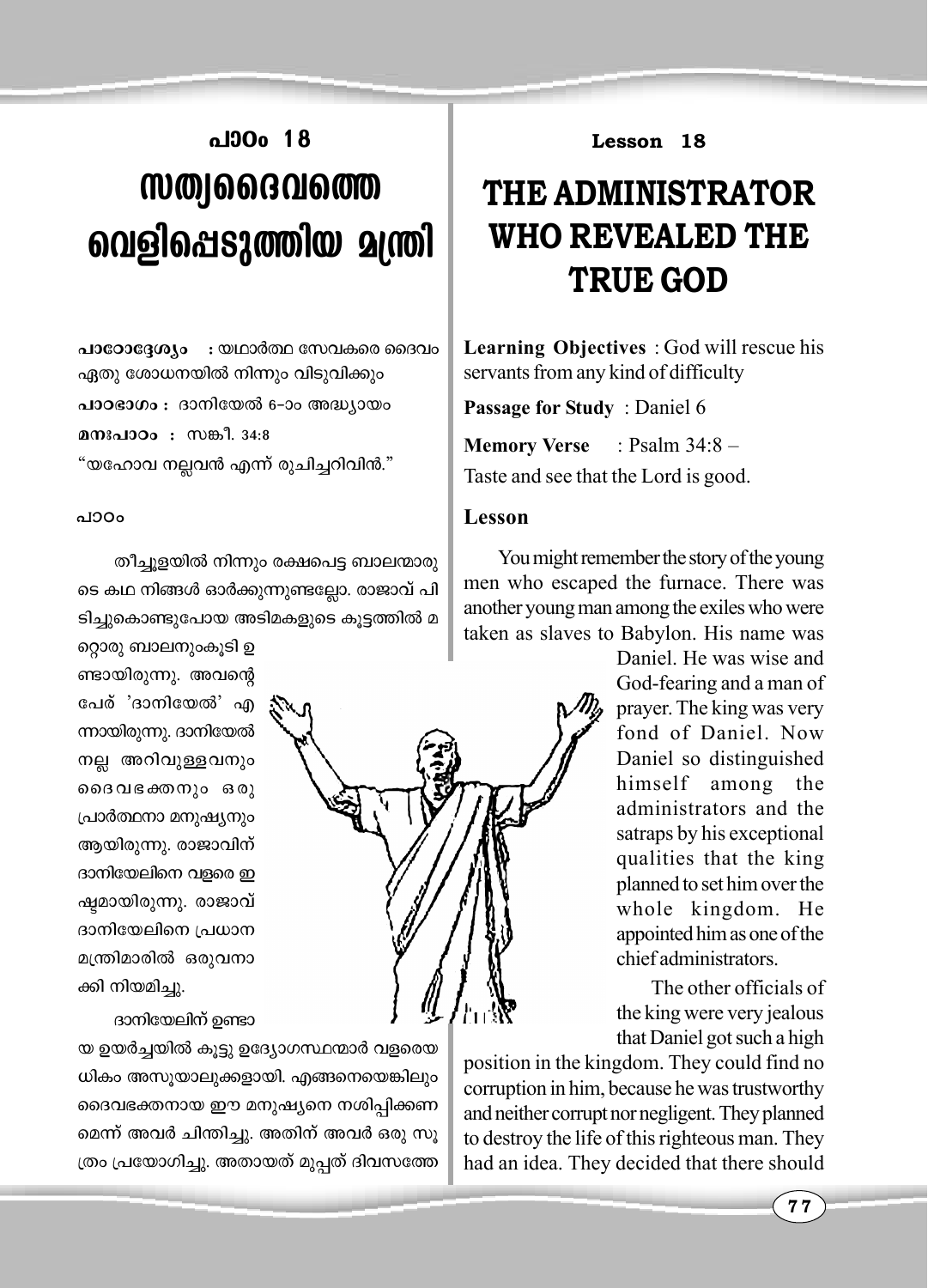ക്ക് രാജാവിനോടു മാത്രമേ പ്രാർത്ഥിക്കാവൂ അല്ലാത്തവരെ സിംഹങ്ങളുടെ ഗുഹയിൽ ഇട്ടു കളയും എന്നൊരു കല്പന രാജാവിനെക്കൊണ്ട് അവർ പുറപ്പെടുവിച്ചു.

ദാനിയേൽ യഹോവയായ ദൈവത്തോടല്ലാ തെ രാജാവിനോട് പ്രാർത്ഥിക്കയില്ലെന്ന് അവർ ക്ക് നന്നായി അറിയാമായിരുന്നു. ശത്രുക്കൾ വി be a new law that everyone in the kingdom should pray to the king only for the next 30 days. Anyone who does not obey the king's command would be thrown in the den of lions. So King Darius put the decree in writing.

The enemies of Daniel knew that he would pray to none other than the Lord God. They informed the king of Daniel's disobedience of



വരം രാജാവിനെ അറിയിച്ചു. മനസ്സില്ലാ മനസ്സോ ടെ വിശ്വസ്ത സേവകനായ ദാനിയേലിനെ രാ ജാവ് സിംഹങ്ങളുടെ ഗുഹയിലേക്കു തള്ളി. പക്ഷേ ദാനിയേൽ ഒട്ടും ഭയപ്പെടാതെ ദൈവ ത്തോടു പ്രാർത്ഥിച്ചു.

the king's edict. Hesitantly, the king ordered to put Daniel in the lions' den. But Daniel continued to pray to his God.

The enemies of Daniel thought that this was the end of Daniel. But the king became